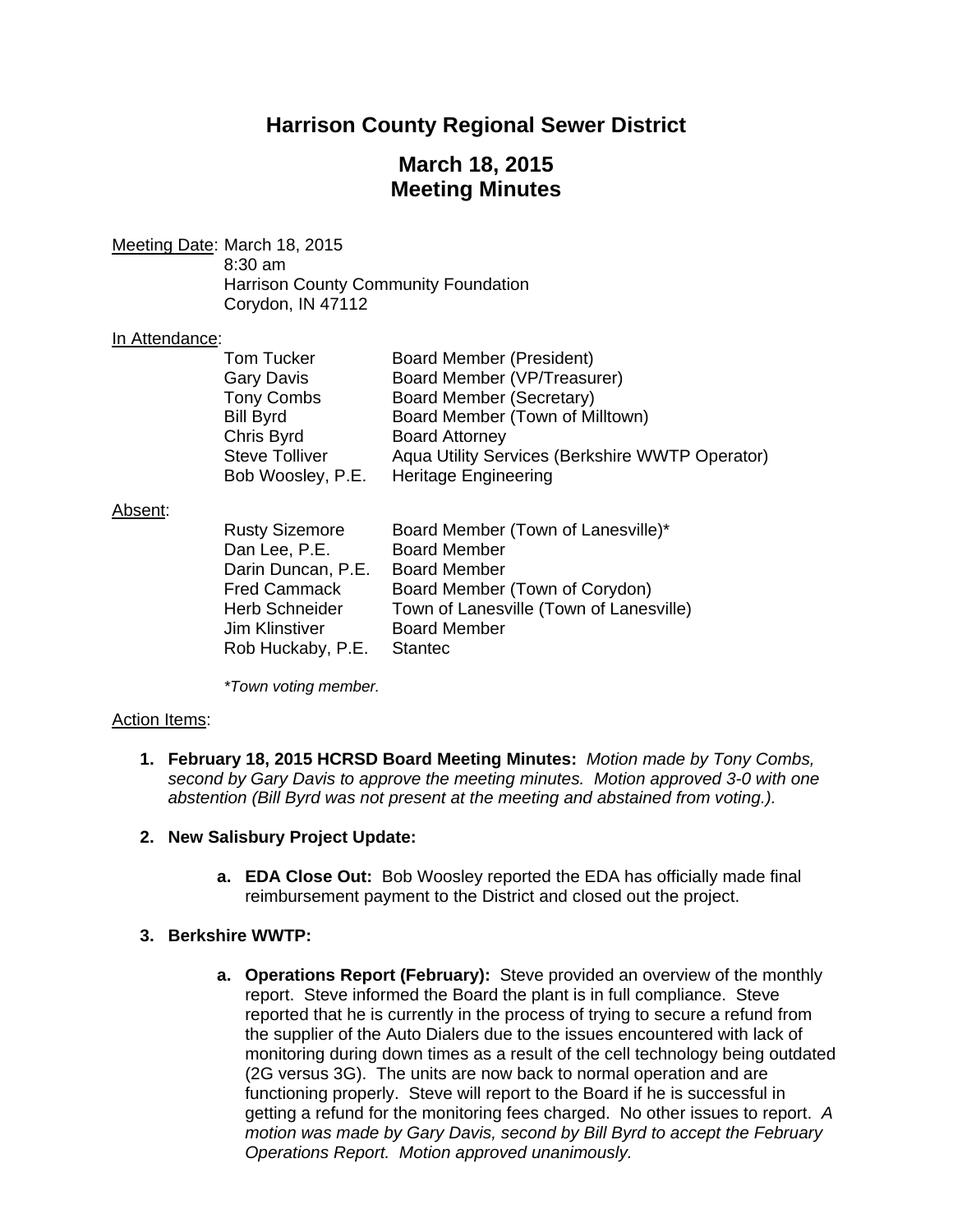HCRSD Mtg Minutes March 18, 2015 Page 2 of 3

> **b. Portable Hoist:** The influent pumps have tripped recently. This may be due to a clogging issue. A small hoist is needed to safely lift the pumps to remove for maintenance, cleaning, etc. Steve asked the Board for permission to purchase a small hand crank hoist that is portable and can be utilized at the WWTP and all District lift stations. The Board agreed with this request and gave Steve permission to proceed with securing quotes to purchase a hoist. Steve will follow up with Bob Woosley to select a hoist that is capable of lifting all pumps within the District's system.

## **4. Lanesville I-64 Interchange Sewer Project**

## **a. District's Part of Project:**

**i.** Construction: Contractor is currently working on the bore and jack under I-64. Project is now scheduled for completion in April (the late burst of wintery weather in mid-March delayed completion of the project).

## **5. Treasurers Report:**

- a. *Motion made by Bill Byrd, second by Tony Combs to approve the February Treasurer's Report. Motion approved unanimously.*
- b. *Motion made by Gary Davis, second by Tony Combs to pay the following claims. Motion approved unanimously.*

#### *District Checking Account:*

| i. First Harrison – interest on credit line               | \$250.78   |
|-----------------------------------------------------------|------------|
| ii. Harrison REMC-WWTP electric service                   | \$1,449.77 |
| iii. Duke Energy - lift station electric service          | \$26.57    |
| iv. Aqua Utility Services - Jan billing/dialers/materials | \$893.05   |
| v. Aqua Utility Services - Mar WWTP operations            | \$2,465.83 |
| vi. Town of Corydon - Feb sewer bills                     | \$3,063.70 |
| vii. Heritage Eng. - Inv. No. 15008-02 - Support Services | \$249.50   |
|                                                           |            |

c. *Motion made by Bill Byrd, second by Gary Davis to approve the following invoices. Motion approved unanimously.* 

| i. Heritage Engineering - Invoice No. 07030-63  | \$1,485.00 |
|-------------------------------------------------|------------|
| Paid via County account 30302.                  |            |
| ii. Heritage Engineering - Invoice No. 12053-22 | \$1,760.00 |
| Paid via County account 30311.                  |            |

d. Line of Credit (New Salisbury Grant Account): *A motion was made by Gary Davis, second by Bill Byrd to allow the District to pay the balance of the Line of Credit and close the account. Motion approved unanimously.* 

## **6. Other Items:**

**a. Lanesville Interchange Rate Ordinance:** Chris Byrd presented the final draft of the proposed rate ordinance (Ordinance No. 2015-01). It was discussed that a provision needs to be included that allows for the District to automatically adjust rates based on the Town of Lanesville making rate